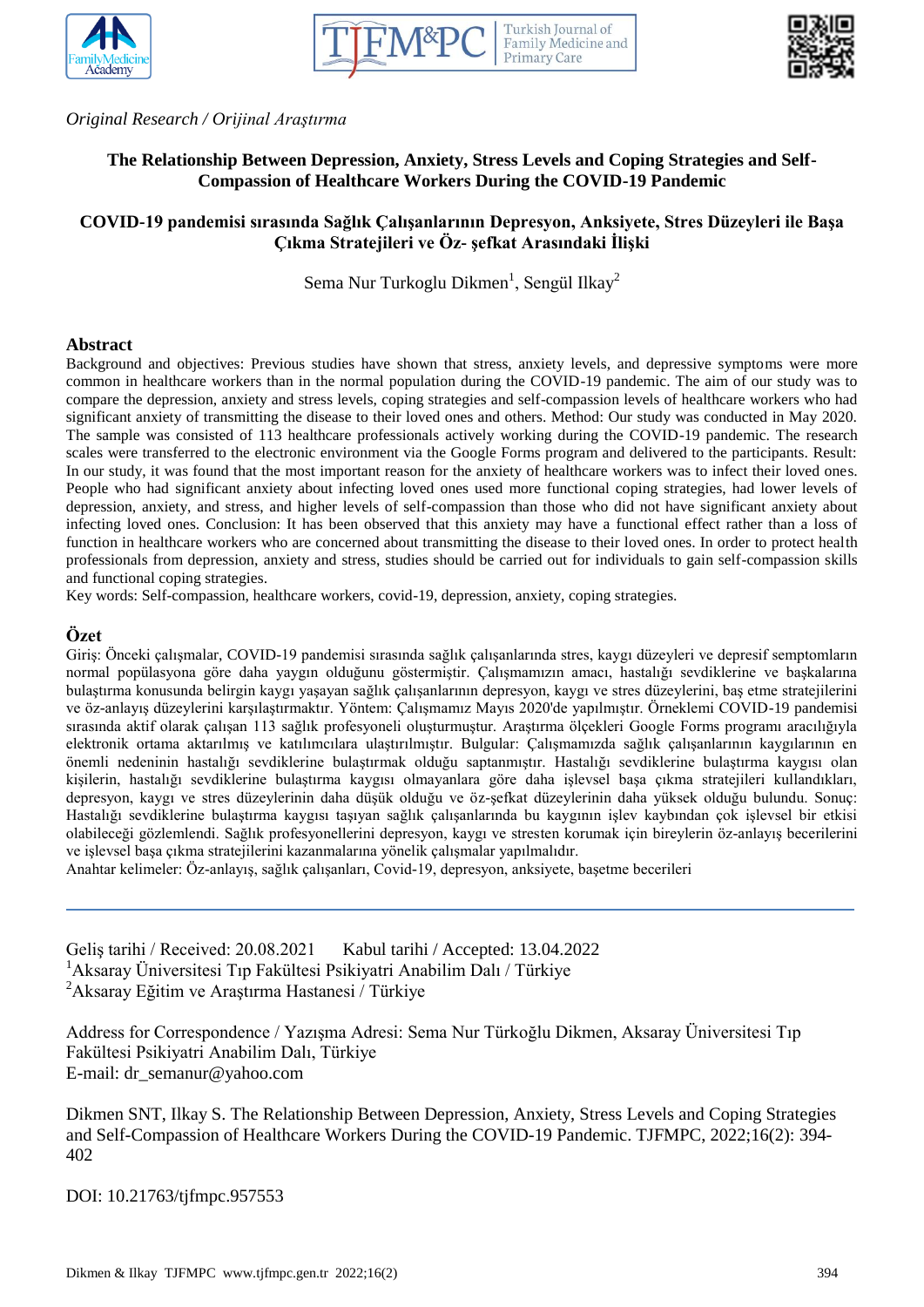# **Introduction**

The COVID-19 outbreak started in China in December 2019 and was declared as a pandemic by the World Health Organization after it spread globally.<sup>1</sup> Significant changes are taking place throughout the world, such as travel restrictions, school closures, curfews, and restrictions on social life.<sup>2</sup> In a community screening study conducted in China, it was shown that depression and anxiety increased due to the acute stress response to COVID-19 $<sup>3</sup>$ </sup>

Previous studies have shown that healthcare workers experience more stress and anxiety and depression symptoms than the normal population.<sup>4</sup> The high frequency of infection of healthcare workers compared to the normal population during the pandemic, the difficulty in using protective equipment for safety, the inadequate access to protective equipment, and staying away from home within the scope of epidemic measures can be considered as additional stress factors that occur during the COVID-19 epidemic<sup>5-7</sup>. Anxiety and depression symptoms may worsen in stressful situations. Personal differences in response to stress are important in addition to the stressful situation. Coping strategies include cognitive and behavioral responses of people to stressful situations. Despite the fact that a variety of strategies are defined, these strategies are generally classified as functional and dysfunctional coping strategies. Active coping, planning, seeking social support methods are functional coping strategies, whereas substance/drug use, distraction and avoidance are dysfunctional coping strategies. $\frac{8,9}{9}$  It has been reported that some coping strategies in patients in intensive care could be protective against anxiety and depression $10,11$  It has also been discovered that focusing on emotions protects caregivers of dementia patients from increased anxiety.According to recent research, self-compassion is an important factor in coping and emotion regulation. The concept of self-compassion, introduced by Kristin Neff, is defined differently in the literature. Self-compassion is defined as a person's awareness of personal painful emotions, understanding them rather than ignoring them, and treating himself/herself with compassion by making room for these feelings in the here and now.<sup>12,13</sup> It has been demonstrated that selfcompassion predicts resilience, quality of life, and psychological well-being strongly and positively.<sup>14</sup> Because of the potential consequences of difficult situations encountered during the pandemic, healthcare workers may higher level of perceived stress disorder. Self-compassion has been shown to be a protective process in people suffering from post-traumatic stress disorder. In our clinical observation, healthcare professionals have concerns about infecting their loved ones. Feeling of guilty about this may be one of the factors that make it difficult to cope with anxiety. At this stage, being compassionate and understanding self can be an important factor for healthcare professionals in coping with the difficulties. Thus, in this study, we aimed to investigate the coping strategies in healthcare professionals. First hypothesis in this study is that healthcare workers with anxiety of transmitting the disease to their loved ones have higher levels of depression-anxiety and stress and lower self-compassion. Second hypothesis is that dysfunctional coping strategies are used more in those who have anxiety about infecting their loved ones.

# **Method**

**Participants:** The study was conducted in May 2020 with 120 healthcare professionals who were actively working during the COVID-19 pandemic and who volunteered to participate in the study. Healthcare workers who were at least primary school graduates, aged 18–65 years, who were actively working during the pandemic were included in the study, and those with problems or diseases (intellectual disabilities, schizophrenia spectrum and other psychotic disorders, primary or acquired neurological disease affecting cognitive abilities, and current alcohol or substance use disorder) that would prevent them from filling out the questionnaires were excluded from the study. The scales were transferred to digital environment via Google Forms and delivered to the participants. Written informed consent was obtained from all participants.

# **Data collection tools**

**Sociodemographic data form:** It is a form designed by researchers to inquire about sociodemographic characteristics including information such as age, gender, marital status, occupation, as well as where the person lives, people with whom they live, alcohol and substance use, psychiatric and family history.

**Covid-19 Related Anxiety Survey Question:** It was created as a result of Covid-19 related studies in the literature and our clinical observations. Its clarity was checked by reading the items to 10 healthy volunteers. The participants were asked 'What worries you most during the Covid-19 pandemic?' The answers included 'Getting sick and dying', 'Infecting my children, family, or loved ones', 'Being a patient in intensive care unit',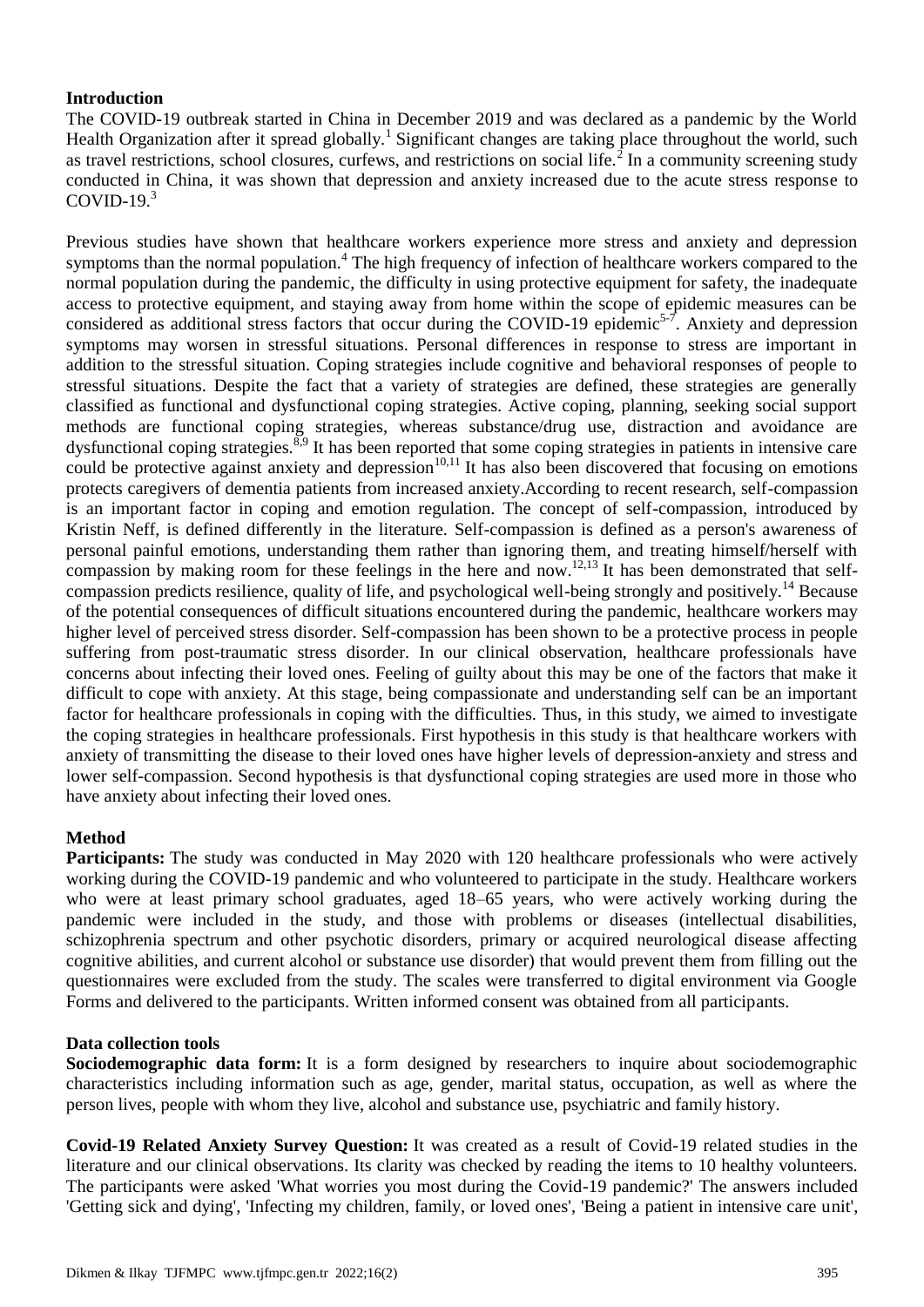'Number of patients increasing and not being able to cope with their care', 'Need to decide among patients for receiving intensive care', and 'other'. Participants were asked to select one answer.

**Coping Styles Scale-Brief Form (CSS-BF):** CSS was developed by Carver in 1997.<sup>15</sup> It consists of 28 items and 14 subscales. These 14 subscales are grouped under 3 dimensions termed problem-focused coping (planning, suppression of competing activities, restraint coping, using instrumental social support), emotionally focused coping (using emotional social support, positive reinterpretation, acceptance, humor, and turning to religion), and dysfunctional coping (focus on and venting of emotions, denial, behavioral disengagement, mental disengagement, substance use). Turkish validity and reliability study of CSS-BF was conducted in 2013.<sup>16</sup>

**Depression-Anxiety-Stress Scale (DASS-21):** DASS-21 is used, the short version of the old scale with 42 items.<sup>17</sup> Scale items are scored between 0–3 points. The scale consists of depression, anxiety, and stress subdimensions, and scores are evaluated as normal, mild, moderate, and severe for each dimension. Turkish validity and reliability study was conducted by Sarıçam.<sup>18</sup>

**Self-Compassion Scale (SCS):** SCS is a 5-point Likert-type scale consisting of 24 items. The scale was developed by Neff and Turkish reliability and validity study was conducted.<sup>13,19</sup> Unlike the original version of the SCS, the Turkish version has a one-dimensional structure.

## **Statistical Analysis**

Data were summarized as mean  $\pm$  standard deviation and median (Range) for continuous variables, frequencies (percentiles) for categorical variables. Student's t test or Mann Whitney U test was used for independent group comparisons, depending on the distributional properties of the data. Chi-square test was used for proportions and its counterpart Fisher's Exact test was used when the data were sparse. Spearman's rho was used to determine for correlation analysis. All analyses were performed IBM SPSS Statistics for Windows, Version 20.0. A p value  $\langle 0.05 \rangle$  was considered as statistically significant.

#### **Results**

120 people who participated completed the research; however, the data of 113 participants were evaluated as the data of 5 people who filled the form inappropriately and 2 participants who were not working actively during the pandemic were excluded from the analysis. Sociodemographic information of the participants is shown in Table 1.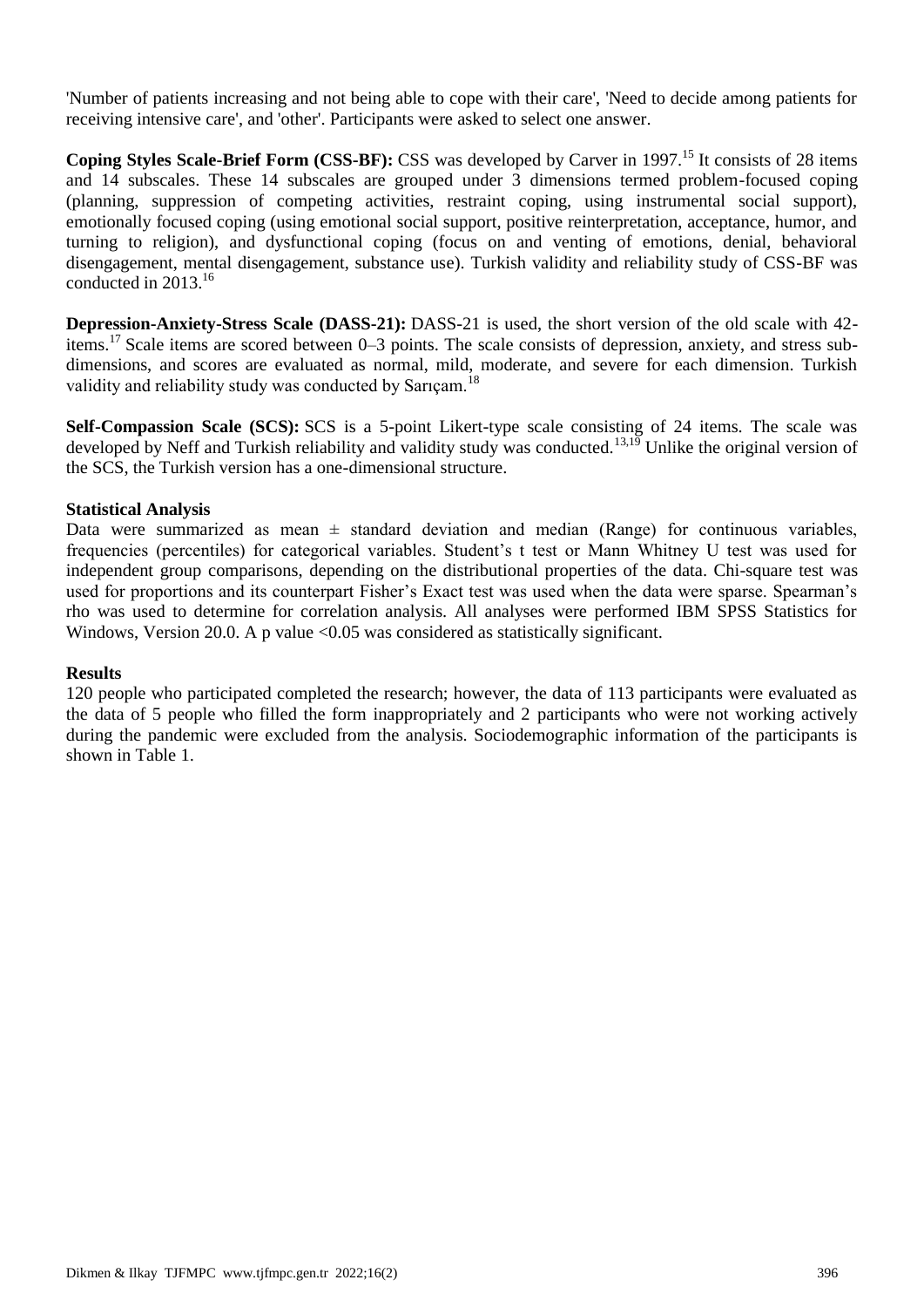|  |  |  | Table 1. Socio-demoghrapic characteristics |
|--|--|--|--------------------------------------------|
|--|--|--|--------------------------------------------|

|                                   |                        | $n\left(\frac{0}{0}\right)$ |
|-----------------------------------|------------------------|-----------------------------|
|                                   | Female                 | 70(61,9)                    |
| Gender                            | Male                   | 42 (37,2)                   |
|                                   | Unknown                | 1(0,9)                      |
|                                   | Single                 | 41(36,3)                    |
| <b>Marital Status</b>             | Married                | 63(55,8)                    |
|                                   | Divorced               | 7(6,2)                      |
|                                   | Living together        | 2(1,8)                      |
|                                   | Doctor                 | 54 (47,8)                   |
|                                   | Nurse                  | 24 (21,2)                   |
|                                   | Hospital staff         | 6(5,3)                      |
| <b>Professional</b>               | Secretary              | 17(15,0)                    |
|                                   | Medical technician     | 11(9,8)                     |
|                                   | Dentist                | 1(0,9)                      |
|                                   | Home                   | 105 (92,9)                  |
| <b>Living places</b>              | Dormitory              | 4(3,5)                      |
|                                   | Hotel & other          | 4(3,5)                      |
|                                   | Nuclear family         | 76 (67,3)                   |
|                                   | <b>Extended family</b> | 9(8,0)                      |
| <b>Living conditions</b>          | Living alone           | 18 (15,9)                   |
|                                   | Living with friends    | 10(8,8)                     |
| <b>Smoking</b>                    | Yes                    | 26(23,0)                    |
|                                   | N <sub>o</sub>         | 87 (77,0)                   |
| <b>Alcohol</b> use                | Yes                    | 24(21,2)                    |
|                                   | N <sub>o</sub>         | 89 (78,8)                   |
|                                   | Yes                    | 29 (25,7)                   |
| Psychiatric history of individual | N <sub>o</sub>         | 84 (74,3)                   |
|                                   | Yes                    | 24 (21,2)                   |
| Psychiatric history of family     | N <sub>o</sub>         | 85 (75,2)                   |
|                                   | Unknown                | 4(3,5)                      |
|                                   | Yes                    | 18(15,9)                    |
| <b>Chronic Illness</b>            | N <sub>o</sub>         | 95(84,1)                    |

89 people (78.8%) answered the question 'What worries you most during the Covid-19 pandemic?'' as 'Infecting loved ones'. Other answers and rates for this question are given in Table 2.

Participants were divided into AILO+ and AILO- groups according to the presence of significant anxiety of infecting loved ones. The mean total depression score was mild  $(5.63 \pm 4.42)$  in the AILO+ group and moderate (9.29  $\pm$  5.79) in the AILO− group, and a statistically significant difference was found between the groups (p = 0.006). The mean total anxiety score was mild  $(4.10 \pm 4.36)$  in the AILO+ group and severe (8.04)  $\pm$  5.16) in the AILO− group, and a statistically significant difference was found between the groups (p = 0.001). The mean total stress score was normal  $(6.09 \pm 4.23)$  in the AILO+ group and moderate  $(10.00 \pm 5.26)$ in the AILO− group, and a statistically significant difference was observed between the groups ( $p = 0.001$ ) (Table 3).

It was found that SCS scores were significantly higher in the AILO+ group (80.58 ± 11.59) than in the AILO− group  $(72.67 \pm 15.28)$  (p = 0.004) (Table 3).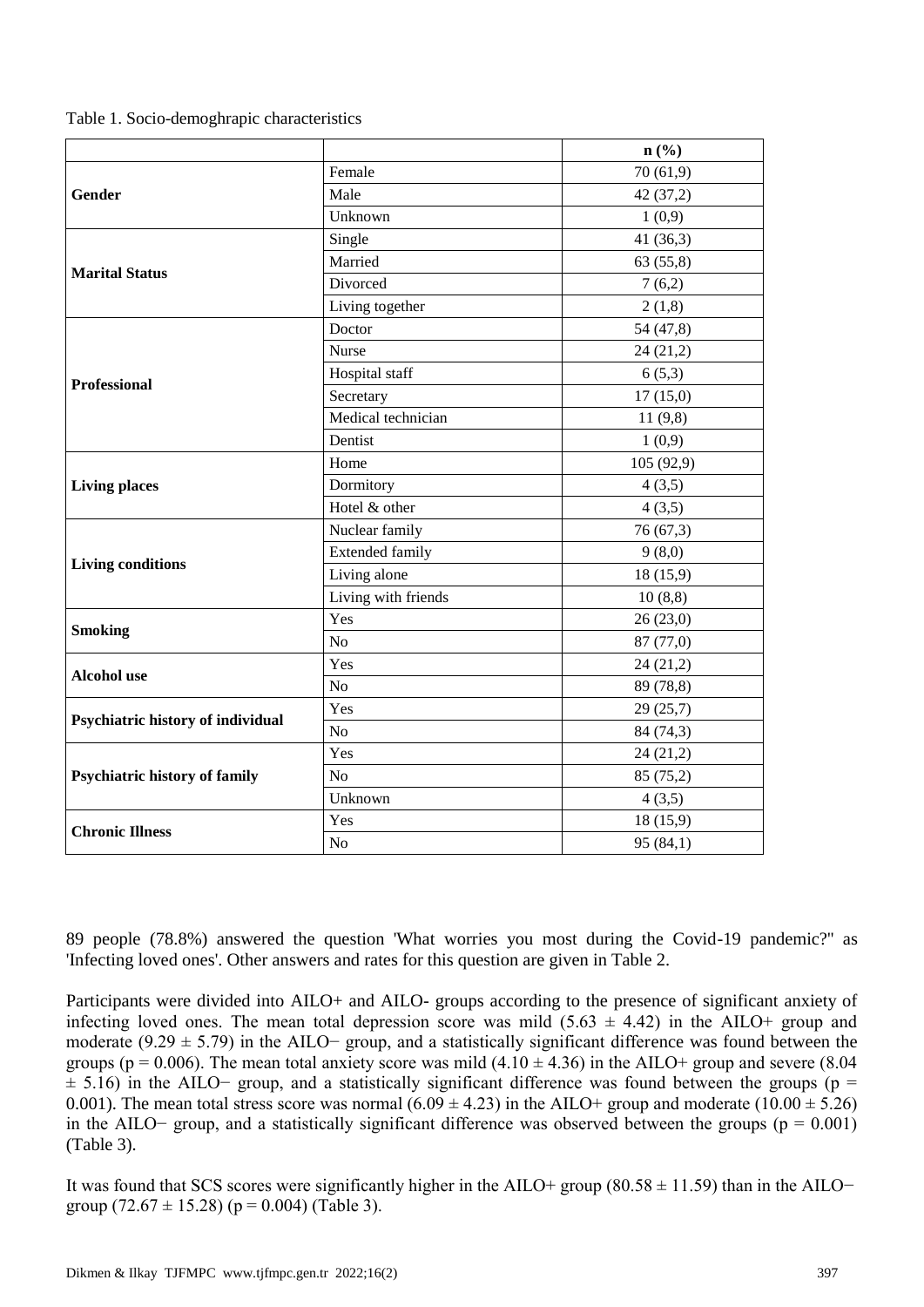The coping strategies of turning to religion and planning were most commonly used in the AILO+ group, whereas planning, turning to religion, and positive reinterpretation strategies were most commonly used in the AILO- group (Table 3).

When CSS-BF subscale scores were compared between the groups, it was found that using instrumental social support (UISS) and acceptance subscale scores were significantly higher in the AILO+ group than in the AILO− group (6.21  $\pm$  1.55 and 6.25  $\pm$  1.43 vs. 5.38  $\pm$  1.61 and 5.63  $\pm$  1.38, respectively), whereas substance use (SU) and behavioral disengagement subscale scores were significantly lower in the AILO+ group compared to the AILO− group (2.27  $\pm$  0.67 and 2.88  $\pm$  1.10 vs. 3.13  $\pm$  1.68 and 3.58  $\pm$  1.53, respectively). When the other subscale scores of CSS-BF were evaluated, no statistically significant difference was found between the groups ( $p > 0.05$ ).

| Table 2: Answers and rates of the question 'What worries you most during the Covid-19 pandemic?' |  |  |  |
|--------------------------------------------------------------------------------------------------|--|--|--|
|--------------------------------------------------------------------------------------------------|--|--|--|

|                                                                           | $\mathbf{n}(\%)$ |
|---------------------------------------------------------------------------|------------------|
| -Infecting loved ones                                                     | 89 (78.8)        |
| -Number of patients increasing and not being able to cope with their care | 8(7.1)           |
| -Being a patient in intensive care unit                                   | 4(3.5)           |
| -Getting sick and dying                                                   | 6(5.3)           |
| -Having to choose among patients for receiving intensive care             | 2(1.8)           |
| -My relatives get sick                                                    | 1(0.9)           |
| -I have no idea                                                           | 1 (0.9)          |
| -I'm not anxious                                                          | 2 (1.8)          |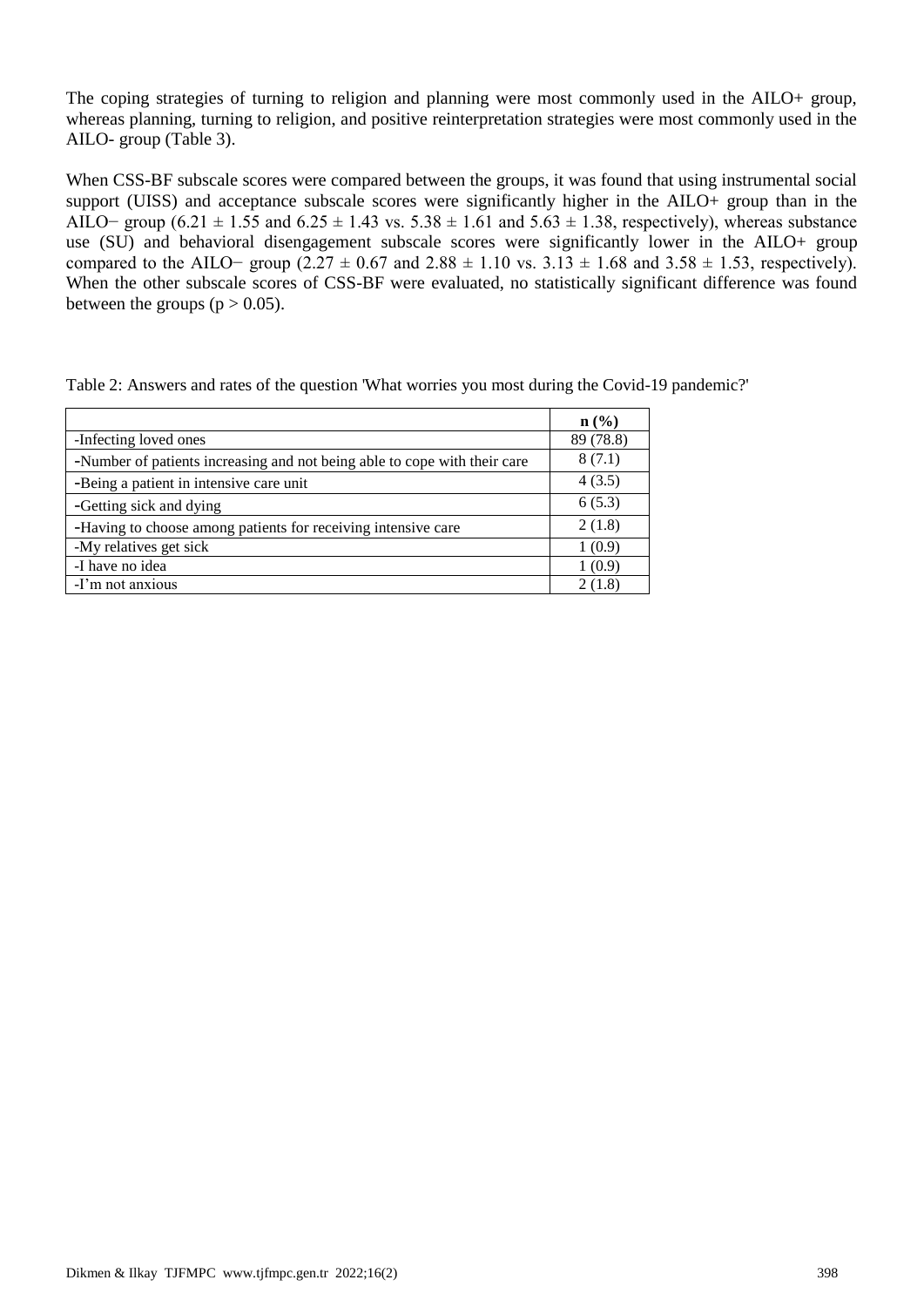Table 3. Differences between significant anxiety of infecting loved ones (AILO+) and non-significant AILO (AILO-) CSS-BF, SCS and DASS-21 scale scores in the groups

|               | AILO-            |                      | $AILO+$         |                           |          |
|---------------|------------------|----------------------|-----------------|---------------------------|----------|
|               | <b>Mean</b> ±SD  | Median (Min.-Max.)   | <b>Mean</b> ±SD | <b>Median (Min.-Max.)</b> | p        |
| <b>UISS</b>   | $5.38 \pm 1.61$  | $6.00(2.00-8.00)$    | $6.21 \pm 1.55$ | $6.00(2.00-8.00)$         | $0.025*$ |
| <b>Humor</b>  | $4.88 \pm 2.13$  | $4.50(2.00-8.00)$    | $4.78 \pm 1.82$ | $4.00(2.00-8.00)$         | 0.915    |
| <b>FEV</b>    | $5.08 \pm 1.44$  | $5.00(2.00-8.00)$    | $5.33 \pm 1.52$ | $5.00(2.00-8.00)$         | 0.650    |
| SU            | $3.13 \pm 1.68$  | $2.00(2.00-8.00)$    | $2.27 \pm 0.67$ | $2.00(2.00-5.00)$         | $0.004*$ |
| ACC           | $5.63 \pm 1.38$  | $6.00(2.00-8.00)$    | $6.25 \pm 1.43$ | $6.00(2.00-8.00)$         | $0.047*$ |
| <b>SCA</b>    | $5.42 \pm 1.06$  | $5.00(3.00-8.00)$    | $5.16 \pm 1.42$ | $5.00(2.00-8.00)$         | 0.266    |
| <b>Denial</b> | $3.50 \pm 1.56$  | $3.00(2.00-7.00)$    | $3.13 \pm 1.31$ | $3.00(2.00-8.00)$         | 0.332    |
| <b>BD</b>     | $3.58 \pm 1.53$  | $3.00(2.00-8.00)$    | $2.88 \pm 1.10$ | $3.00(2.00-6.00)$         | $0.020*$ |
| <b>MD</b>     | $4.96 \pm 1.46$  | $5.00(2.00-8.00)$    | $5.09 \pm 1.60$ | $5.00(2.00-8.00)$         | 0.822    |
| <b>RES</b>    | $4.75 \pm 1.29$  | $5.00(2.00-7.00)$    | $4.69 \pm 1.34$ | $5.00(2.00-8.00)$         | 0.794    |
| <b>POS</b>    | $5.67 \pm 1.37$  | $6.00(3.00-8.00)$    | $5.84 \pm 1.30$ | $6.00(2.00-8.00)$         | 0.594    |
| <b>UESS</b>   | $4.67 \pm 1.46$  | $4.50(2.00-8.00)$    | $5.15 \pm 1.34$ | $5.00(2.00-8.00)$         | 0.108    |
| PL            | $6.17 \pm 1.31$  | $6.00(4.00-8.00)$    | $6.28 \pm 1.40$ | $6.00(2.00-8.00)$         | 0.542    |
| <b>REL</b>    | $6.08 \pm 1.93$  | $6.00(2.00-8.00)$    | $6.73 \pm 1.67$ | $8.00(2.00-8.00)$         | 0.097    |
| <b>SCS</b>    | 72.67±15.28      | 73.50 (43.00-110.00) | 80.58±11.59     | 80.00 (52.00-107.00)      | $0.004*$ |
| <b>DASS-D</b> | $9.29 \pm 5.79$  | $10.00(0.00-19.00)$  | $5.63{\pm}4.42$ | $5.00(0.00-18.00)$        | $0.006*$ |
| <b>DASS-A</b> | $8.04 \pm 5.16$  | 8.00 (0.00-17.00)    | $4.10{\pm}4.36$ | $3.00(0.00-19.00)$        | $0.001*$ |
| DASS-S        | $10.00 \pm 5.26$ | 11.50 (0.00-19.00)   | $6.09{\pm}4.23$ | $5.00(0.00-17.00)$        | $0.001*$ |

UISS: Using instrumental social support, FEV: Focus on and venting of emotions, SU: Substance use, ACC: Acceptance, SCA: Suppression of competing activities, BD: Behavioral disengagement, MD: Mental disengagement, RES: Restraint coping, POS: Positive reinterpretation, UESS: Using emotional social support, PL: Planning, REL: Turning to religion, SCS: Self-Compassion Scale, DASS-D: Depression-Anxiety-Stress Scale-Depression Subscale, DASS-A: Depression-Anxiety-Stress Scale-Anxiety Subscale, DASS-D: Depression-Anxiety-Stress Scale-Stress Subscale \*:  $p<0,005$ 

#### **Discussion**

Coping strategies, depression, anxiety, stress, and self-compassion levels in healthcare workers who are concerned about infecting their loved ones during the Covid-19 outbreak was the focus of our study. We found that AILO was prominent in most of the healthcare professionals participating in the study. It was found that AILO + participants had lower levels of depression, anxiety, stress, and higher levels of self-compassion than AILO - participants. Using the instrumental social support and acceptance coping strategies were higher in the participants with AILO+ than AILO- group.

In a study conducted during the SARS epidemic, it has been found that two thirds of the healthcare professionals participating in the study were worried about their relatives and their own health.<sup>20</sup> Haozheng C. et al reported that the most significant concern of the majority of healthcare workers ( $n = 89, 78.8\%$ ) was transmitting Covid-19 to their loved ones, consistent with the results of the present study.<sup>21</sup>

To our knowledge, there is no published study about the depression, anxiety, and stress levels related to AILO in healthcare workers. Studies conducted on healthcare workers during the Covid-19 pandemic have shown the symptoms of depression, anxiety, and stress<sup>22,23</sup> Contrary to our expectations, the lower levels of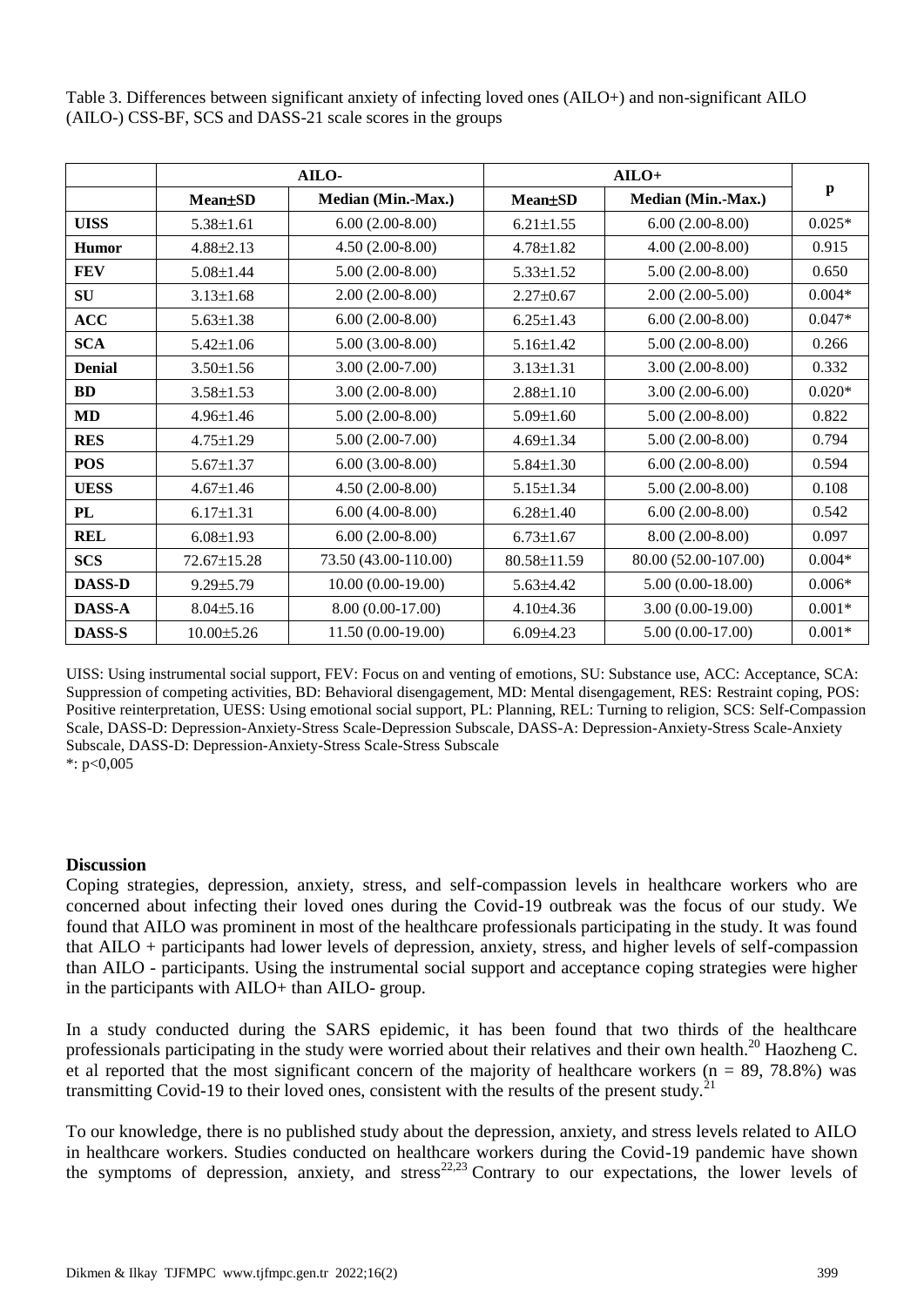depression, anxiety, and stress in the group AILO+ in our study suggest that AILO could be a protective factor for individuals.

Similarly, another important finding of our study was that AILO+ individuals had higher self-compassion than the AILO- group. The thought that the presumption that AILO+ individuals are more prone to blame themselves is not valid, however, it suggests that the anxiety of transmitting the disease to another person which seems to be pathological may in fact be humane and constructive. The higher self-compassion in AILO + people may also explain the lower levels of depression, anxiety, and stress compared to the AILO- group. Although it was not directly investigated in our study, high level of self-compassion may be predictive of using more functional methods for coping. Angyang L. et al. reported that self-compassion was positively associated with functional coping strategies and life satisfaction among female participants in quarantine. This finding also supports our interpretation.<sup>24</sup> High self-compassion may increase AILO by increasing compassion and empathy towards others. In literature, there are varying findings about the relationship between selfcompassion and compassion for others<sup>25,26</sup>. More comprehensive studies are needed to understand this relationship in healthcare professionals.

It is also supported by the theories of evolution that anxiety occurs in situations that people care about in their lives.<sup>27</sup> According to the literature, it can be said that the concept of value which is one of the processes that belongs to psychological flexibility terminology defining the individual state of well-being in the Acceptance and Commitment Therapy. Values can be defined as long-term life goals that are verbally created and personal choices of individuals.<sup>28</sup> Studies conducted in different fields (e.g., adolescent, PTSD, chronic pain) have shown that contact with values had positive effects on psychological flexibility and functionality.<sup>29,30</sup> From this point of view, it can be said that AILO + people have contact with their interpersonal values and this has a healing effect on depression, anxiety, and stress levels. Further studies taking into account the values subject with larger samples are needed to understand this relationship.

Although there are studies on coping strategies in healthcare workers during Covid-19, surveys organized by researchers specifically for Covid-19 were used rather than more structured scales. In a study conducted by Cai et al., it was found that healthcare workers frequently used coping strategies, such as using masks, paying attention to social distance, hygiene measures, avoiding crowded environments, obtaining information about virus-related issues, reading books in their spare time, and watching movies.<sup>21</sup> These findings are consistent with the results of studies conducted during the MERS epidemic in  $2015$ .<sup>31</sup> Considering its content, UISS (Using instrumental social support) which includes behaviors, such as directing and seeking help, can be considered within the scope of coping strategy. In our study, in accordance with the literature, it was observed that UISS was higher in AILO+ group. When the aforementioned studies are examined, they give us a clue that the coping strategies that healthcare professionals prefer to use acceptance the existence of the current situation. In our study, it was observed that AILO+ healthcare workers use the acceptance strategy highly which refers to accepting the existence of a stressful situation. Considering these data, it was observed that AILO + people preferred functional coping strategies. It can be called as protective in terms of depression, anxiety, and stress and it may also explain the low levels of depression, anxiety, and stress contrary to expectations. In addition, this situation indicates that AILO+ group accept the existence of a pandemic, under current circumstances seek help, provide information and guidance and all that means being in touch with one's values that creates a positive reinforcing effect.

In the AILO- group, substance use that includes smoking, drug, and behavioral disengagement which refers to behaviors of giving up are used more often as coping strategies, and this may cause an increase in depressionanxiety and stress levels by cutting people's contact with positive reinforcers. As known that people's mindfulness levels decrease in cases of depression, anxiety and stress, which may be a situation that reduces contact with positive reinforcers.<sup>32</sup> The less substance use and behavioral disengagement strategies in AILO + group may indicate that their coping skills are more functional and explain the low levels of depression, anxiety, and stress. A study on survivors of the Nepal earthquake showed that people with post-traumatic stress disorder (PTSD) utilized substance use coping strategy more than people without PTSD.<sup>35</sup> AILO- group may have gravitated toward substance use or behavioral avoidance due to their high levels of depression, anxiety, and stress. Another factor may be that AILO - group have never had functional coping strategies. There is a need for further researches with wide sample groups to show this relationship.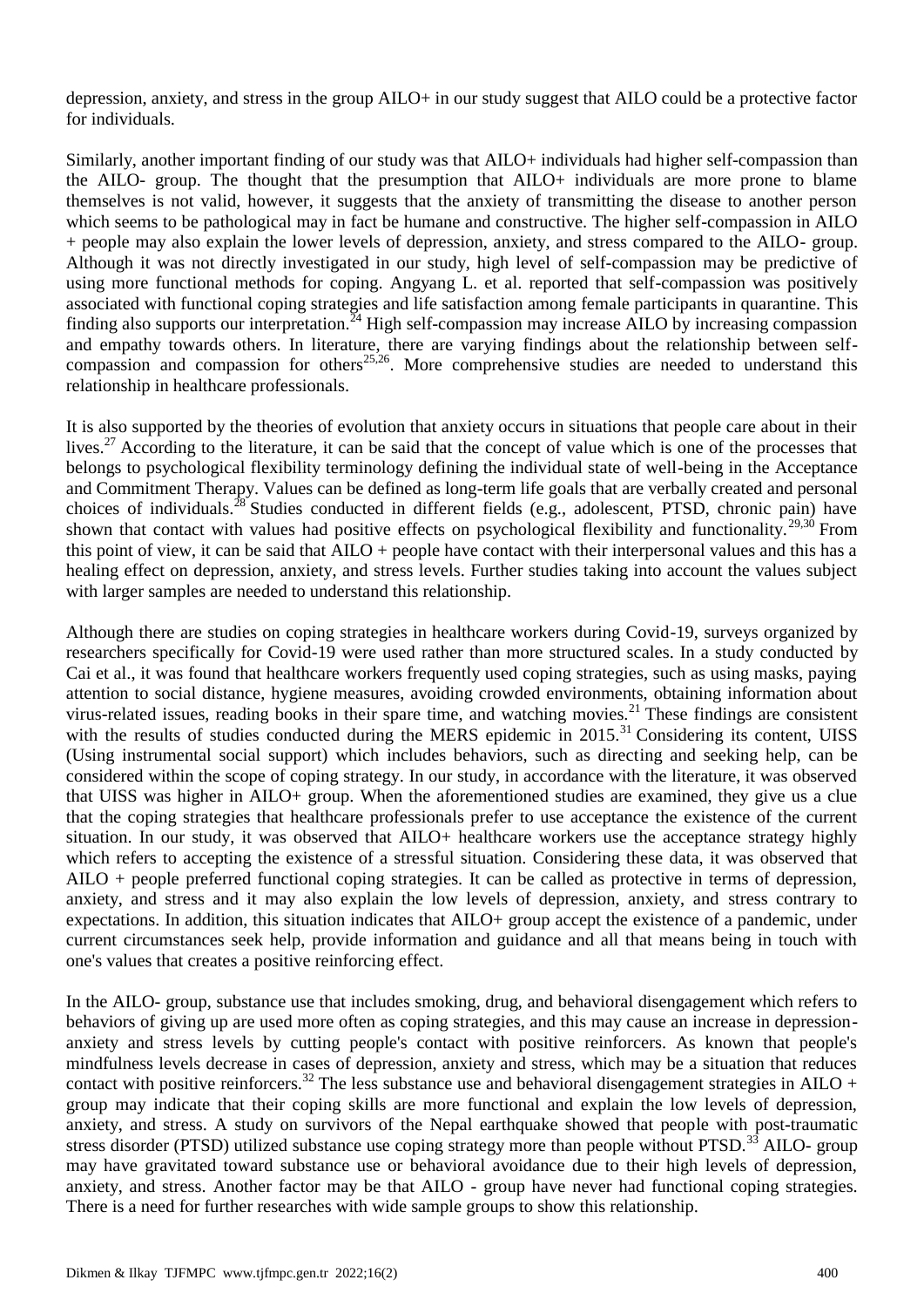Healthcare workers facing with many difficulties during the pandemic have concerns about themselves, their loved ones, their patients, and their future, and coping with these concerns is important for the course of the pandemic and their psychological well-being afterwards. Our study contributes to the literature as it is the first study evaluating coping strategies, depression, anxiety, stress, and self-compassion levels in healthcare workers during the Covid-19 pandemic.

There are certain limitations of the present study. The relationship in terms of personal values was not evaluated. Also, other variables like empathy, communication skills that affect coping strategies and selfcompassion levels were not covered. Another limitation is that the causality between these variables could not be examined due to the cross-sectional design of the study. Follow-up studies are needed in order to reach certain results on this issue.

## **Conclusion**

According to this study, AILO may have a functional effect rather than a loss of function in healthcare workers who are concerned about transmission of infection to their loved ones. Our findings that healthcare workers who are more concerned about transmission of infection to their loved ones use more functional coping strategies, have higher self-compassion, and lower levels of depression, anxiety, and stress are significant findings that may guide future research. Future research should focus on individuals' psychological skills prior to the pandemic, contact with values, and positive reinforcement processes. Studies should be carried out to assist healthcare professionals in developing self-compassion skills and functional coping strategies in order to protect themselves from depression, anxiety, and stress.

## **Conflict of İnterest**

No conflict of interest present.

#### **Ethical Considerations**

All procedures followed were in accordance with the ethical standards of the responsible committee on human experimentation and with the Helsinki Declaration of 1975, as revised in 2000. Our study was approved by the ethical commitee of Aksaray University with the number of 2020/03-28.

#### **Funding**

This research did not receive any specific grant from funding agencies in the public, commercial, or not-forprofit sectors.

#### **References:**

1. Bedford J, Enria D, Giesecke J, Heymann DL, Ihekweazu C, Kobinger G, et al. COVID-19: towards controlling of a pandemic. The Lancet 2020;395(10229):1015-1018.

2. Freeman MP. COVID-19 from a psychiatry perspective: meeting the challenges. The Journal of Clinical Psychiatry 2020;81(2):0-0.

3. Liu D, Ren Y, Yan F, Li Y, Xu X, Yu X, et al. Psychological impact and predisposing factors of the coronavirus disease 2019 (COVID-19) pandemic on general public in China. The Lancet 2020. http://dx.doi.org/10.2139/ssrn.3551415 4. Weinberg A, Creed F. Stress and psychiatric disorder in healthcare professionals and hospital staff. The Lancet 2000;355(9203):533-537.

5. Ing E, Xu Q, Salimi A, Torun N. Physician deaths from corona virus (COVID-19) disease. Occupational Medicine 2020;70(5):370-374.

6. Team, E. The epidemiological characteristics of an outbreak of 2019 novel coronavirus diseases (COVID-19) in China. China CDC Wkly 2020 Feb;2(8):113-122.

7. Zorko DJ, Gertsman S, O'Hearn K, Timmerman N, Ambu-Ali N, Dinh T, et al. Decontamination interventions for the reuse of surgical mask personal protective equipment: a systematic review. Journal of Hospital Infection 2020;2(106):283-294.

8. Bokszczanin A. Parental support, family conflict, and overprotectiveness: predicting PTSD symptom levels of adolescents 28 months after a natural disaster. Anxiety, Stress, & Coping 2008;21(4):325-335.

9. İskender M. ve Ayas, T. Deprem sonrası stres bozukluğu ve başa çıkma tutumlarının karşılaştırmalı olarak incelenmesi. Sakarya Üniversitesi Eğitim Fakültesi Dergisi 2003;5:49-62.

10. Held N, Mealer M, Clark B, Moss M, Sottile P. Family member perspectives and coping strategies to manage anxiety,